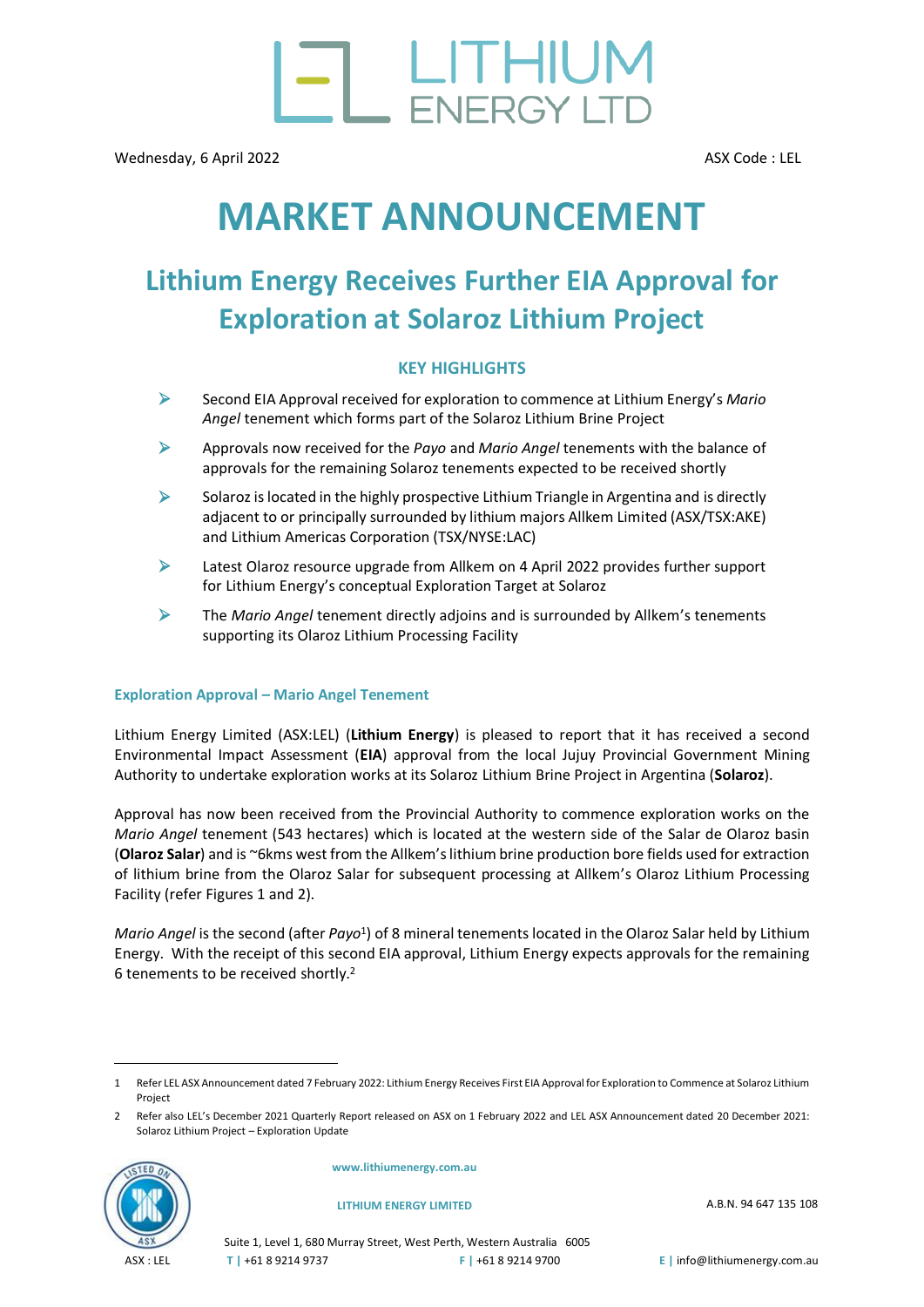

The Government approval allows Lithium Energy to commence a programme of mapping, geophysics and drilling over the *Mario Angel* tenement, which aims to significantly contribute to the Company's understanding of the underlying hydrogeological and geochemical characteristics of the brine rich aquifer that comprises the Olaroz Salar underneath the Solaroz tenements.

William Johnson, Executive Chairman:

*The receipt of the second of the Government approvals to start exploration at Solaroz is another important milestone for Lithium Energy and a further positive endorsement by the Argentinian Government Authorities of the Solaroz Lithium Project.*

*There is no better address to be exploring for lithium than the prolific Lithium Triangle where a number of world class lithium brine projects have been discovered. Our land position could not be better located being either directly adjacent to or principally surrounded by lithium majors ASX/TSXlisted Allkem Limited (formerly Orocobre) and NYSE/TSX-listed Lithium Americas Corporation.* 

*Furthermore, Allkem's recent upgrade to their Olaroz Resource in tenements adjacent or nearby to those held by Lithium Energy has provided further support for the Company's conceptual Exploration Target for Solaroz.*

*There has been significant M&A activity in the area showing the global interest in the district and lithium brines in particular, and we are incredibly excited to kick of our exploration efforts at Soloroz.*

#### **Mario Angel Tenement Location**

The location of Lithium Energy's *Mario Angel* tenement is show in Figures 1 and 2.

Lithium Energy notes that Allkem recently released an update to their Olaroz Resource<sup>3</sup>, in which they substantially expanded the resource in the Olaroz Salar and confirmed strong project economics for expansion of production. The results from this update provide further support for Lithium Energy's conceptual Exploration Target, with the area defined by Allkem for their Updated 2022 Resource Outline extending close or adjacent to tenements held by Lithium Energy.

#### **Exploration Approval – Remaining Tenements**

Lithium Energy considers that the approvals received for exploration works to commence at the *Payo* and *Mario Angel* tenements confirms the support of the local Jujuy Government for the advancement of the Solaroz Project and expects that the remaining six (6) approvals will be received shortly.

<sup>3</sup> Refer Allkem's ASX/TSX Announcement date[d 4 April 2022: Olaroz resource upgraded 2.5x to 16.2 million tonnes LCE](https://www.asx.com.au/asxpdf/20220404/pdf/457pbnyxbzs25k.pdf) – Confirmation of strong [project economics for Olaroz stage 2](https://www.asx.com.au/asxpdf/20220404/pdf/457pbnyxbzs25k.pdf)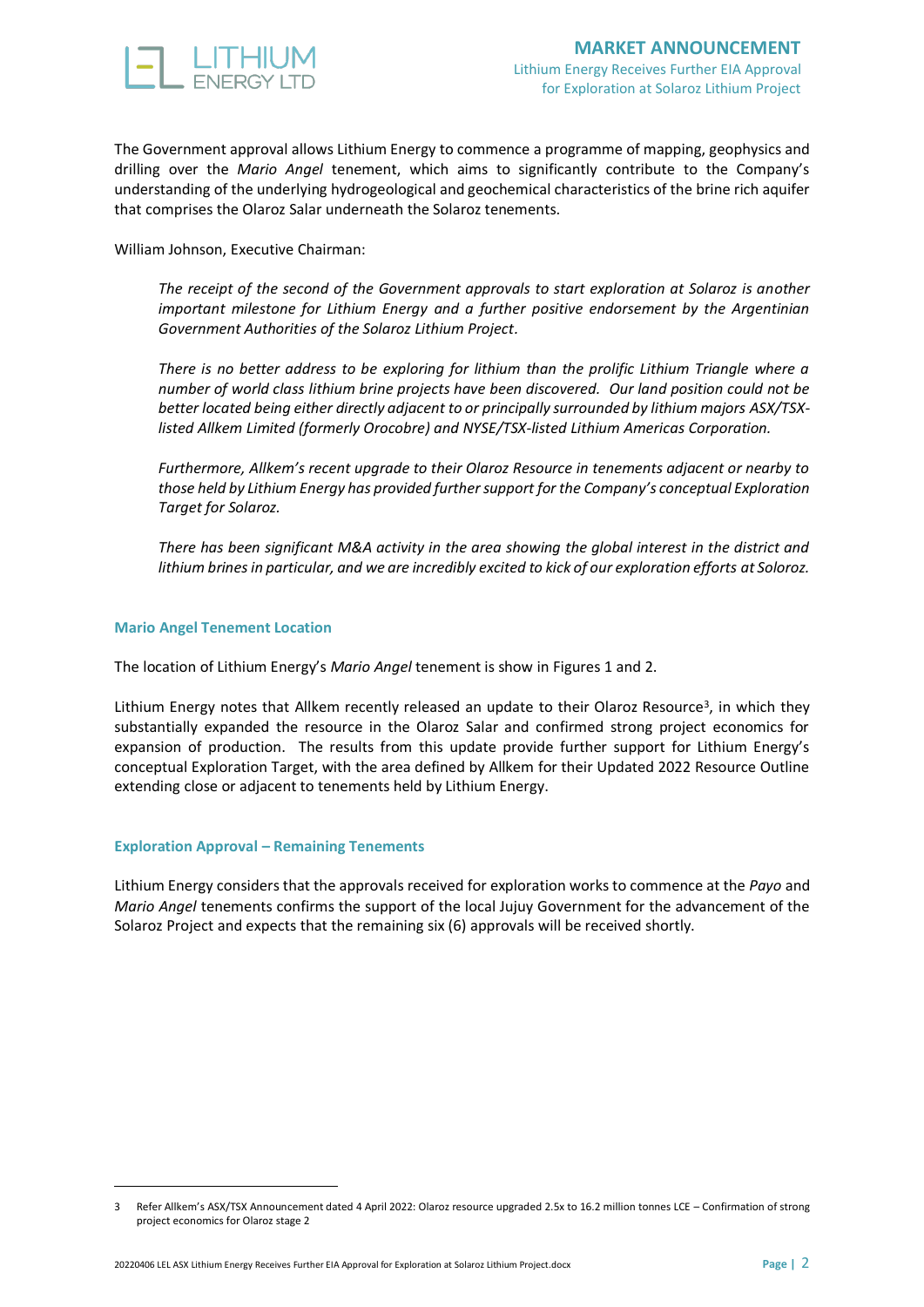

#### **MARKET ANNOUNCEMENT**

Lithium Energy Receives Further EIA Approval for Exploration at Solaroz Lithium Project



*Figure 1: Solaroz Tenement Locations Adjacent to Allkem and Lithium Americas Tenements in Olaroz Salar*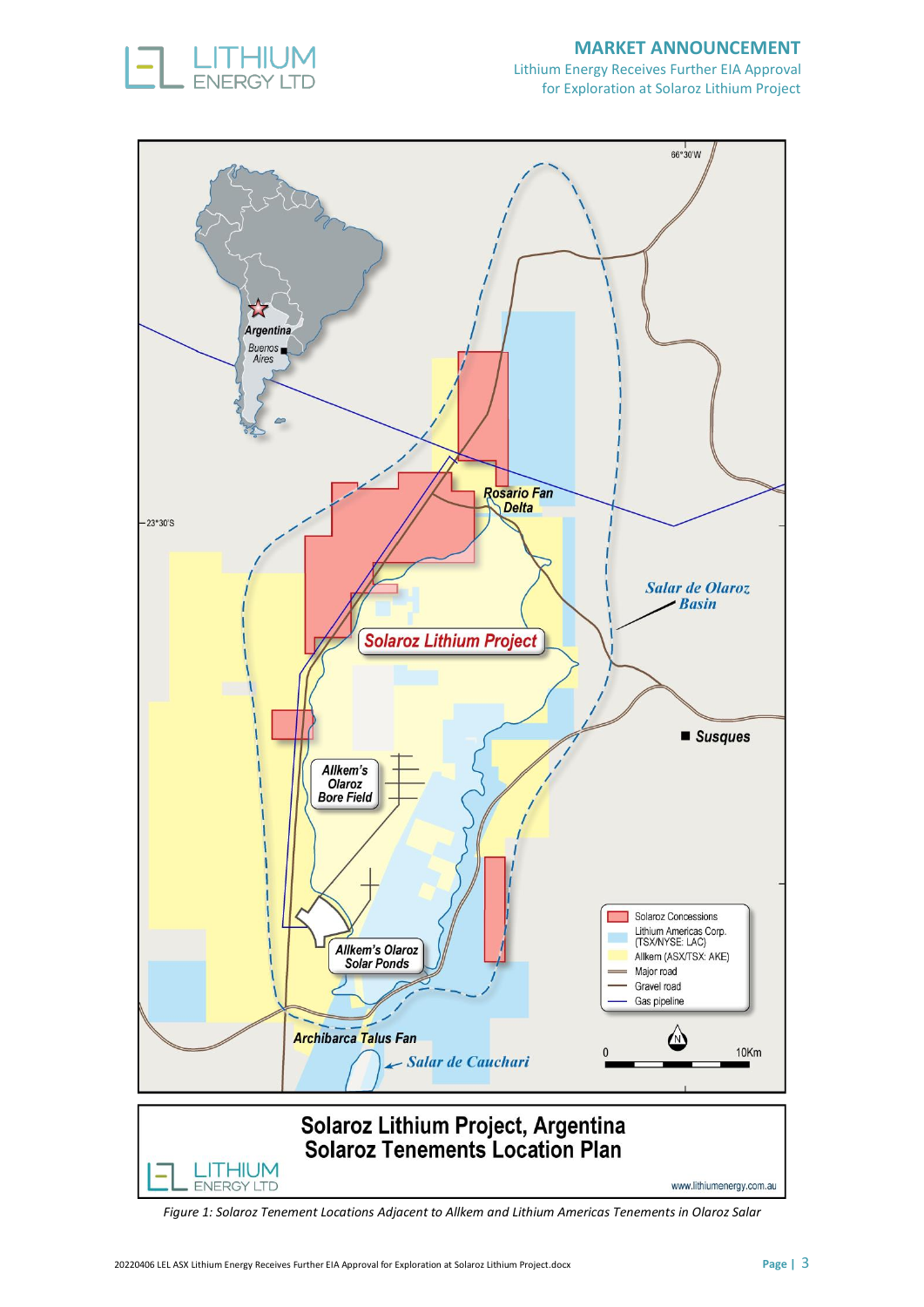

#### **Exploration Work Planned to Validate Exploration Target**

Lithium Energy proposes to test the proposition that the aquifer which supplies the lithium-rich brine being extracted by Allkem extends under the Company's Solaroz tenements. This will be tested by geophysical work and drilling with a view to fast tracking production of lithium carbonate dependent upon these works being successfully concluded.

In anticipation of the remaining exploration approvals being granted, Lithium Energy is engaging with local geophysics and drilling contractors to prepare for the advancement of exploration works across the whole Solaroz project.

An extensive work programme will be conducted, aimed at locating potentially lithium bearing brines of economic interest and obtaining preliminary information related to the hydrogeological and geochemical characteristics of the brine rich aquifer that comprises the Olaroz Salar underneath the Solaroz tenements, including:

- Geophysical surveys to define the basin basement morphology and thickness of the hydrogeological units that have the potential to contain brines of economic interest; and
- an exploration drilling campaign based on the results from previous work, to assess the distribution and geochemistry of the brine and to obtain data related to basic physical parameters of the different hydrogeological units.

Lithium Energy will also undertake an assessment of relevant mine economic criteria to assist in developing a pathway to the completion of feasibility study(s), including the delineation of a maiden Mineral Resource.

#### **Solaroz Project Background**

Lithium Energy's flagship Solaroz Lithium Brine Project (**Solaroz Project** or **Solaroz**) comprises 8 mineral tenements totalling approximately 12,000 hectares, located approximately 230 kilometres north-west of the provincial capital city of Jujuy within South America's 'Lithium Triangle' in North-West Argentina in the Salar de Olaroz basin (Olaroz Salar).

The highly prospective nature of the Solaroz Project is highlighted by its close proximity to two world class Lithium brine assets, being the flagship Olaroz Lithium Facility of Allkem Limited (ASX/TSX[:AKE\)](http://www.asx.com.au/asx/share-price-research/company/AKE) (formerly Orocobre Limited) (**Allkem**) <sup>4</sup> and the advanced Cauchari-Olaroz development project held by Lithium Americas Corporation (TSX/NYSE:LAC) (**Lithium Americas**) (under a joint venture with Ganfeng Lithium).

<sup>4</sup> Orocobre Limited (former ASX:ORE) changed its name to Allkem Limited (ASX:AKE) with effect on 6 [December 2021](https://cdn-api.markitdigital.com/apiman-gateway/ASX/asx-research/1.0/file/2924-02462736-2A1343856?access_token=83ff96335c2d45a094df02a206a39ff4)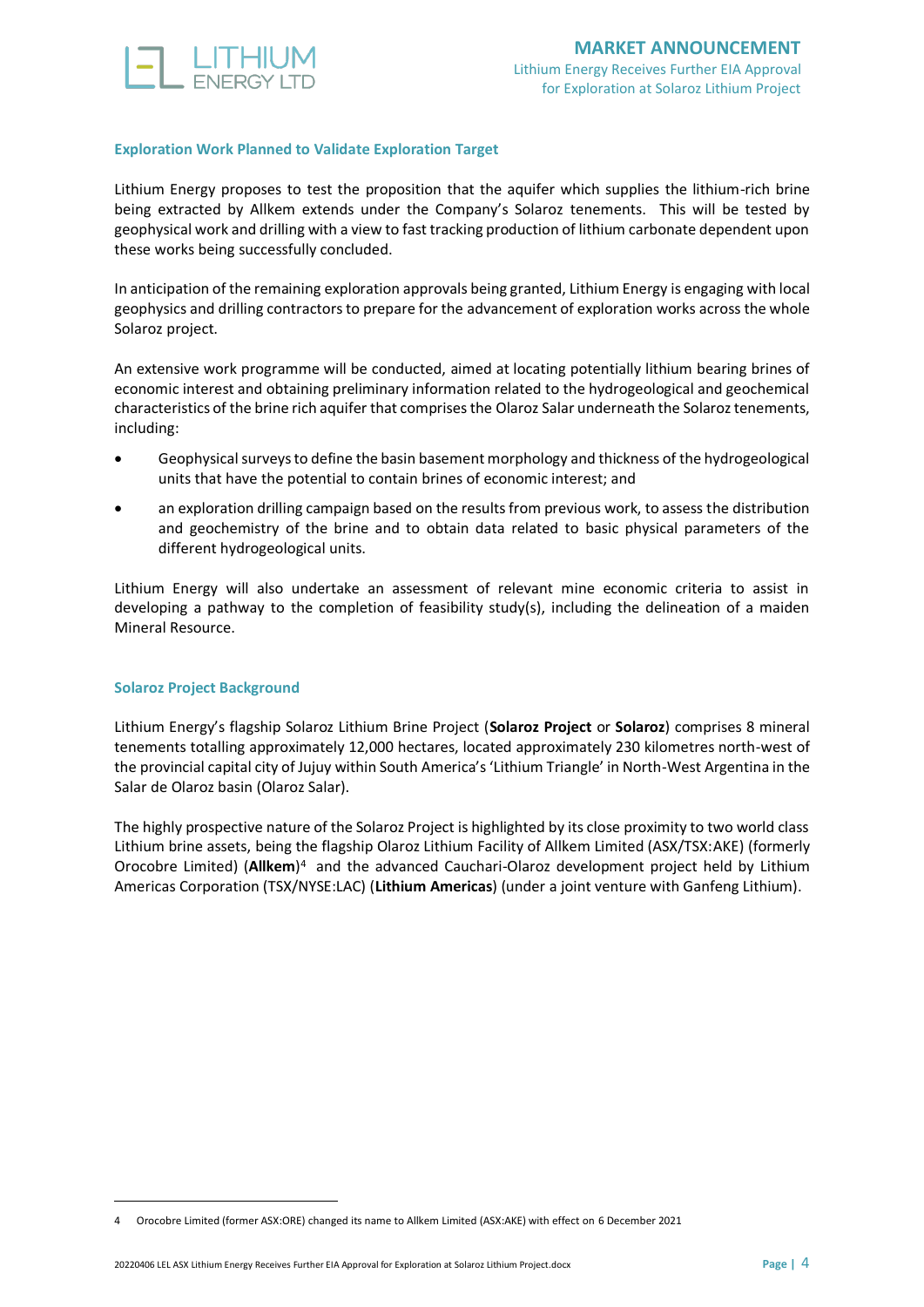

#### **MARKET ANNOUNCEMENT**

Lithium Energy Receives Further EIA Approval for Exploration at Solaroz Lithium Project



*Figure 2: Geology of the Olaroz Salar with Location of the Solaroz Tenements and Location of Geophysical Surveys undertaken by Allkem Limited (formerly Orocobre Limited)<sup>5</sup>*

<sup>5</sup> Source: Salfity Geological Consultants - [www.salfitygeologicalconsultant.com](http://www.salfitygeologicalconsultant.com/)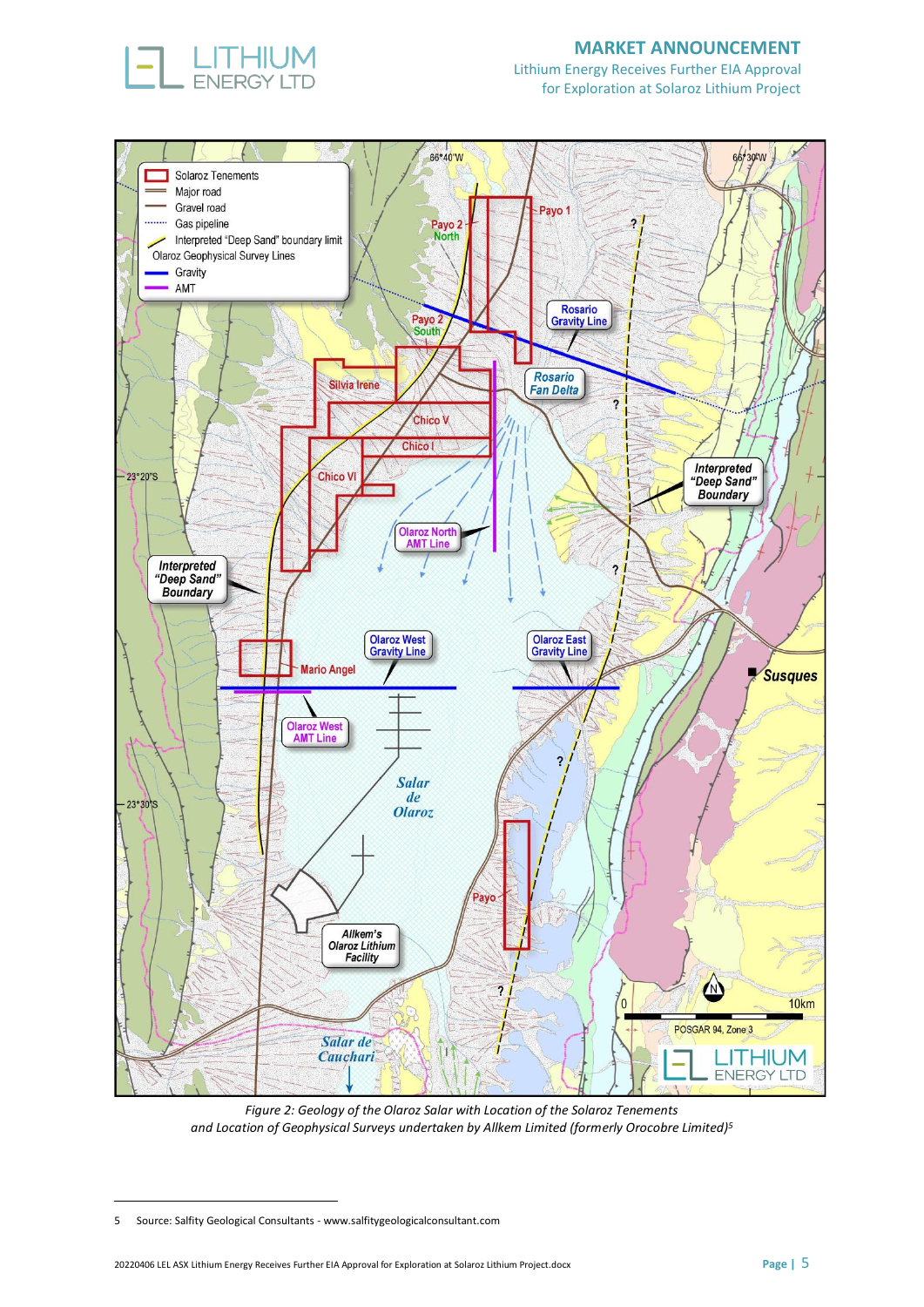

#### **Solaroz Exploration Target**

Lithium Energy has established a conceptual Exploration Target for the Solaroz Project of<sup>6</sup>:

#### **1.5 to 8.7 million tonnes (Mt) of contained Lithium Carbonate Equivalent (LCE)** based on a range of lithium concentrations of between circa **500 mg/L Lithium (Li) and 700 mg/L Li**

| <b>Brine</b>                     | <b>SOLAROZ EXPLORATION TARGET</b> |                |                         |                     |                  |                  |  |
|----------------------------------|-----------------------------------|----------------|-------------------------|---------------------|------------------|------------------|--|
| Area                             | <b>Thickness of Deep</b>          | <b>Lithium</b> | <b>Average Specific</b> | <b>Brine Volume</b> | <b>Contained</b> | <b>Contained</b> |  |
| (km <sup>2</sup> )               | Sand Unit (m)                     | (mg/L)         | Yield $(Sy)$ $(\%)$     | (million $m^3$ )    | Lithium (Mt)     | LCE (Mt)         |  |
| <b>Upper Assumption Estimate</b> |                                   |                |                         |                     |                  |                  |  |
| 78                               | 150                               | 700            | 20                      | 2334                | 1.6              | 8.70             |  |
| <b>Lower Assumption Estimate</b> |                                   |                |                         |                     |                  |                  |  |
| 78                               | 75                                | 500            | 10                      | 584                 | 0.3              | 1.5              |  |

Notes:

(1) The Exploration Target's potential quantity and grade is conceptual in nature, there has been insufficient exploration to estimate a Mineral Resource and it is uncertain if further exploration will result in the estimation of a Mineral Resource.

(2) Brine Volume ranges are approximations derived from an interpretation of open file geological and geophysical data.

(3) Porosity are approximations based upon open file information contained within Houston et al (13 May 2011), Orocobre (23 October 2014) and Lithium Americas (30 September 2020).

(4) Lithium grade ranges have been approximated from a review of open file information (Houston et al (13 May 2011), Orocobre (23 October 2014)).

(5) Percentage values have been rounded (to the nearest 1,000 unit) in relevant calculations.

(6) A conversion factor of 5.323 has been adopted to convert elemental Li to Li<sub>2</sub>CO<sub>3</sub> ((LCE).

(7) For further details in relation to the Exploration Target, refer to Lithium Energy's ASX Announcement dated [8 June](https://www.asx.com.au/asx/statistics/displayAnnouncement.do?display=pdf&idsId=02382704)  [2021: Substantial Lithium Exploration Target Identified at the Solaroz Project in Argentina.](https://www.asx.com.au/asx/statistics/displayAnnouncement.do?display=pdf&idsId=02382704)

#### **AUTHORISED FOR RELEASE - FOR FURTHER INFORMATION:**

| William Johnson                     | Peter Smith                             |
|-------------------------------------|-----------------------------------------|
| Executive Chairman                  | Executive Director                      |
| T   (08) 9214 9737                  | T   (08) 9214 9737                      |
| <b>E</b> chair@lithiumenergy.com.au | <b>E</b> $\cos$ ec@lithiumenergy.com.au |

#### **ABOU[T LITHIUM ENERGY LIMITED](https://www.lithiumenergy.com.au/) (AS[X:LEL\)](http://www.asx.com.au/asx/share-price-research/company/LEL)**

[Lithium](https://www.lithiumenergy.com.au/) Energy Limited is an ASX listed battery minerals company which is developing its flagship Solaroz [Lithium](https://www.lithiumenergy.com.au/solaroz-lithium-brine-project) Brine [Project](https://www.lithiumenergy.com.au/solaroz-lithium-brine-project) in Argentina and the [Burke Graphite Project](https://www.lithiumenergy.com.au/solaroz-lithium-brine-project) in Queensland. The Solaroz Lithium Project (LEL:90%) comprises 12,000 hectares of highly prospective lithium mineral tenements located strategically within the Salar de Olaroz Basin in South America's "Lithium Triangle" in north-west Argentina. The Solaroz Lithium Project is directly adjacent to or principally surrounded by mineral tenements being developed into production by Allkem Limited (ASX/TS[X:AKE\)](http://www.asx.com.au/asx/share-price-research/company/AKE) (formerly Orocobre Limited) and Lithium Americas Corporation (TSX/NYSE:LAC). The Burke Graphite Project (LEL:100%) contains a high grade graphite deposit and presents an opportunity to participate in the anticipated growth in demand for graphite and graphite related products. LEL was spun out of Strike Resources Limited (AS[X:SRK\)](http://www.asx.com.au/asx/share-price-research/company/SRK) via a \$9 million IPO; Strike remains a major (43%) shareholder of the Company.

<sup>6</sup> Refer LEL ASX Announcement date[d 8 June 2021: Substantial Lithium Exploration Target Identified at the Solaroz Project in Argentina](https://www.asx.com.au/asx/statistics/displayAnnouncement.do?display=pdf&idsId=02382704)